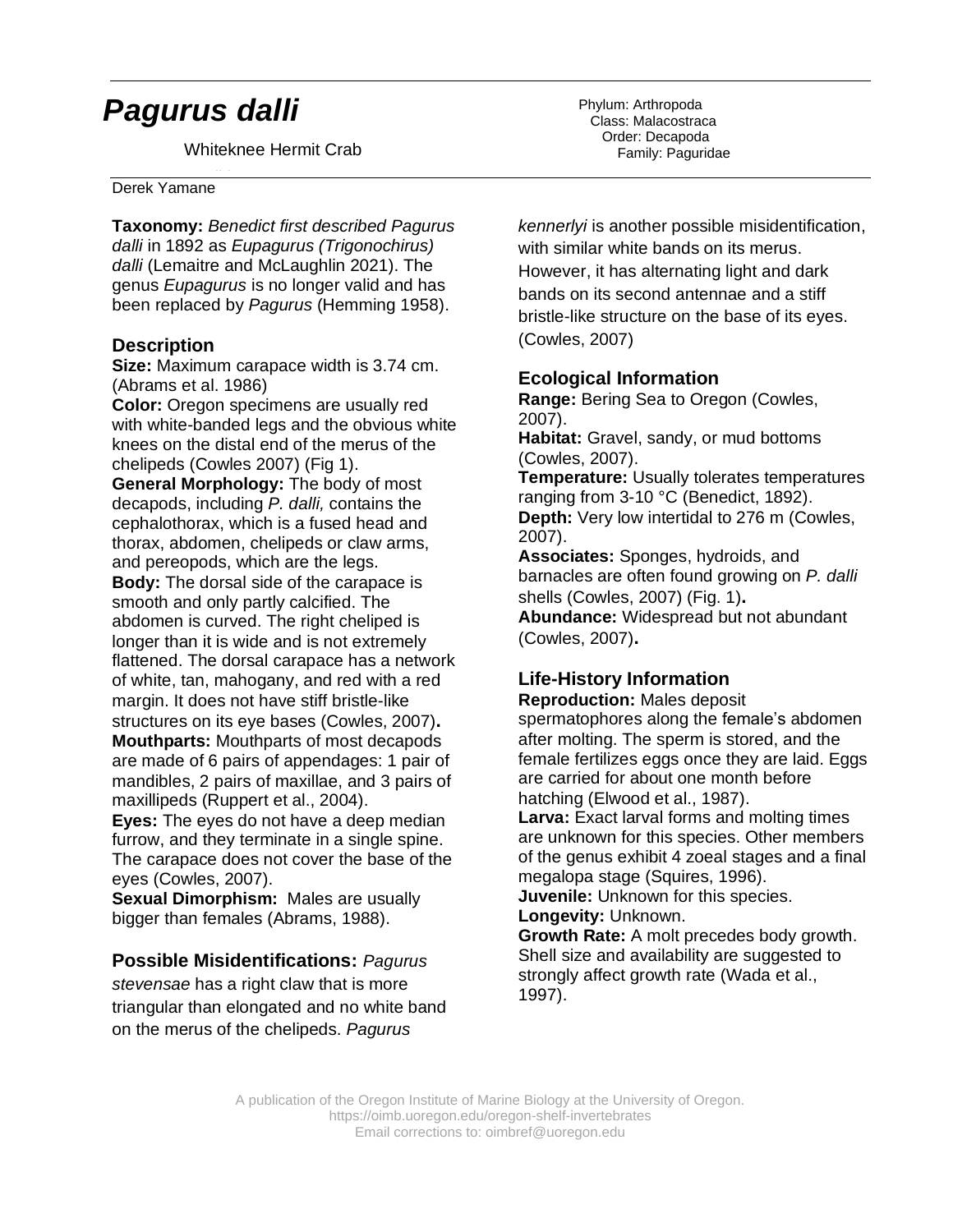**Food:** Full diet is unknown, but there is some evidence they may eat plankton (see Cowles 2007).

**Predators:** Fish, true crabs, octopuses, and birds are known predators of other hermit crab species.

**Behavior:** The hydroid *Hydractinia milleri* encrusts the shell with the hermit crab in it and overgrows the shell as the crab grows (Cowles, 2007).

# **Bibliography**

- 1. ABRAMS, P. A. 1988. Sexual Differences in Resource Use in Hermit Crabs; Consequences and Causes. In Behavioral Adaptation to Intertidal Life. V: 151 p283 p296.
- 2. ABRAMS, P. A., C. NYBLADE., and S. SHLEDON. 1986. Resource Partitioning and Competition for Shells in a Subtidal Hermit Crab Species Assemblage. Oecologia. V:69 p429-p445.
- 3. BENEDICT. 1892. Whiteknee Hermit (Pagurus dalli). Accessed August 9<sup>th</sup>, 2018. https://www.inaturalist.org/taxa/459635-

Pagurus-dalli 4. COWLES, D. 2007. *Pagurus dalli*

(Benedict, 1892). Accessed August 7<sup>th</sup>, 2018.

https://inverts.wallawalla.edu/Arthropoda/ Crustacea/Malacostraca/Eumalacostraca/ Eucarida/Decapoda/Anomura/Family\_Pag uridae/Pagurus\_dalli.html

- 5. ELWOOD, R. W., and A. STEWART. 1987. Reproduction of the Hermit Crab. The Irish Naturalists' Journal. V:22. P252 p255.
- 6. HEMMING, F. 1958. Official Index of Rejected and Invalid Family-Group Names in Zoology. First Installment: Names 1-273. International Trust for Zoological Nomenclature, London.
- 7. LEMAITRE, R. and P. MCLAUGHLIN. 2021. World Paguroidea & Lomisoidea Database. *Pagurus dalli* (Benedict, 1892). Accessed through: World Register of Marine Species at: http://www.marinespecies.org/aphia.php?p= taxdetails&id=366676 on 2021-03-05
- 8. RUPPERT, E. E., R. S. FOX, and R. D.

BARNES. 2004. Invertebrate Zoology: A Functional Evolutionary Approach. Thomson Brooks/Cole, Belmont, CA.

- 9. SQUIRES, H. J. 1996. Larvae of the Hermit Crab. Department of Fisheries and Oceans, Northwest Atlantic Fisheries Centre. V:18 p43-p56.
- 10. WADA, S., H. OHMORI, S. GOSHIMA, and S. NAKAO. 1997. Shell-size Preferred Hermit Crabs Depends on Their Growthrate. Department of Marine Biological Sciences, Faculty of Fisheries, Hokkaido University. V:54 p1-p8.